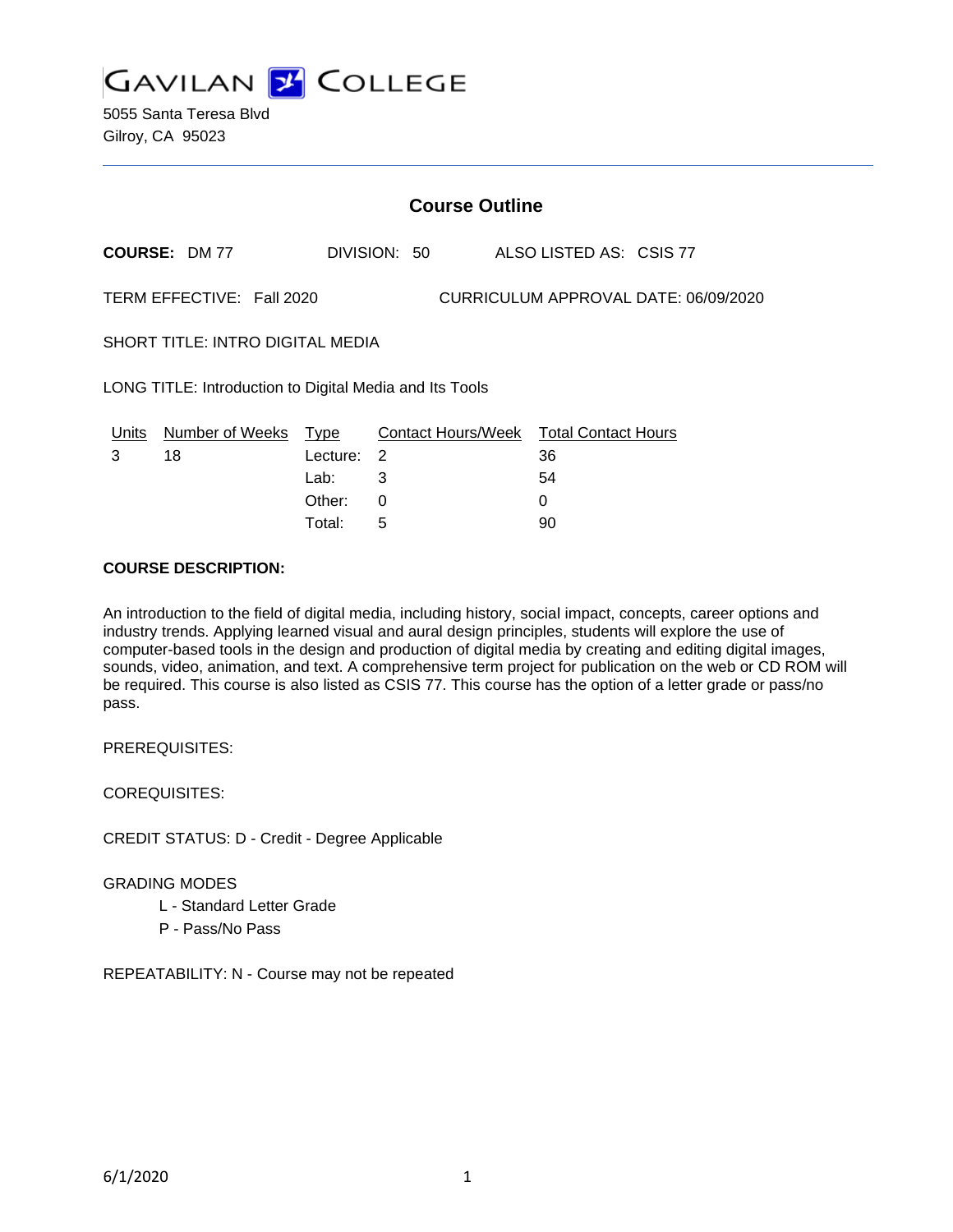SCHEDULE TYPES:

- 02 Lecture and/or discussion
- 03 Lecture/Laboratory
- 04 Laboratory/Studio/Activity
- 047 Laboratory LEH 0.7
- 05 Hybrid
- 71 Dist. Ed Internet Simultaneous
- 72 Dist. Ed Internet Delayed
- 73 Dist. Ed Internet Delayed LAB
- 737 Dist. Ed Internet LAB-LEH 0.7

# **STUDENT LEARNING OUTCOMES:**

By the end of this course, a student should:

1. Describe the field of digital media: Historical relevance, career possibilities, the technology, production procedures, and basic principals of design and architecture.

2. Produce a small, interactive web site using digital images, video, audio, using appropriate software tools.

3. Develop a storyboard and video record it.

# **CONTENT, STUDENT PERFORMANCE OBJECTIVES, OUT-OF-CLASS ASSIGNMENTS**

Curriculum Approval Date: 06/09/2020

4 Hours

Content: Introduction to Digital Media: history, development, and concepts. Brief discussion of scholastic program, industry, and production methods. Quick survey of tools, both hardware and software, required for production.

Student Performance Objectives: Explain what digital media is, the requirements for digital production and concept execution using methods learned.

4 Hours

Content: Design: Celluloid and photochemical versus digital. Communication: Concepts and practice of digital imaging, digital cameras, screen captures, scanning, manipulating digital images, resolution, and printing.

Student Performance Objectives: Discuss basic design techniques. Explain digital photography and the industry standard practices of capturing and storing images in digital format.

4 Hours

Content: Working with digital images, chroma subsampling and compression. Use of Photoshop tools: Selection, Layers, Copying/Pasting/Cutting/Cloning. Printing and creating images for the computer display. Commonly used compression formats.

Student Performance Objectives: Describe and practice the concepts of resolution, printing, and display images. Edit and compress pictures for project.

4 Hours

Content: Concept of nonlinear information browsing and hypertext. Integrating images, video, and text. Reproduction and copyright issues. Fair use. Web authoring. Flow charts for interactive media and navigation trees.

Student Performance Objectives: Populating and publishing a website, performing competition research, search engine optimization, and utilizing web builders.

4 Hours

Content: Graphic design concepts for design- Alignment, Contrast, Repetition and Proximity. Web design using online builders.

Student Performance Objectives: Utilize web builder to build a site that includes interactive media.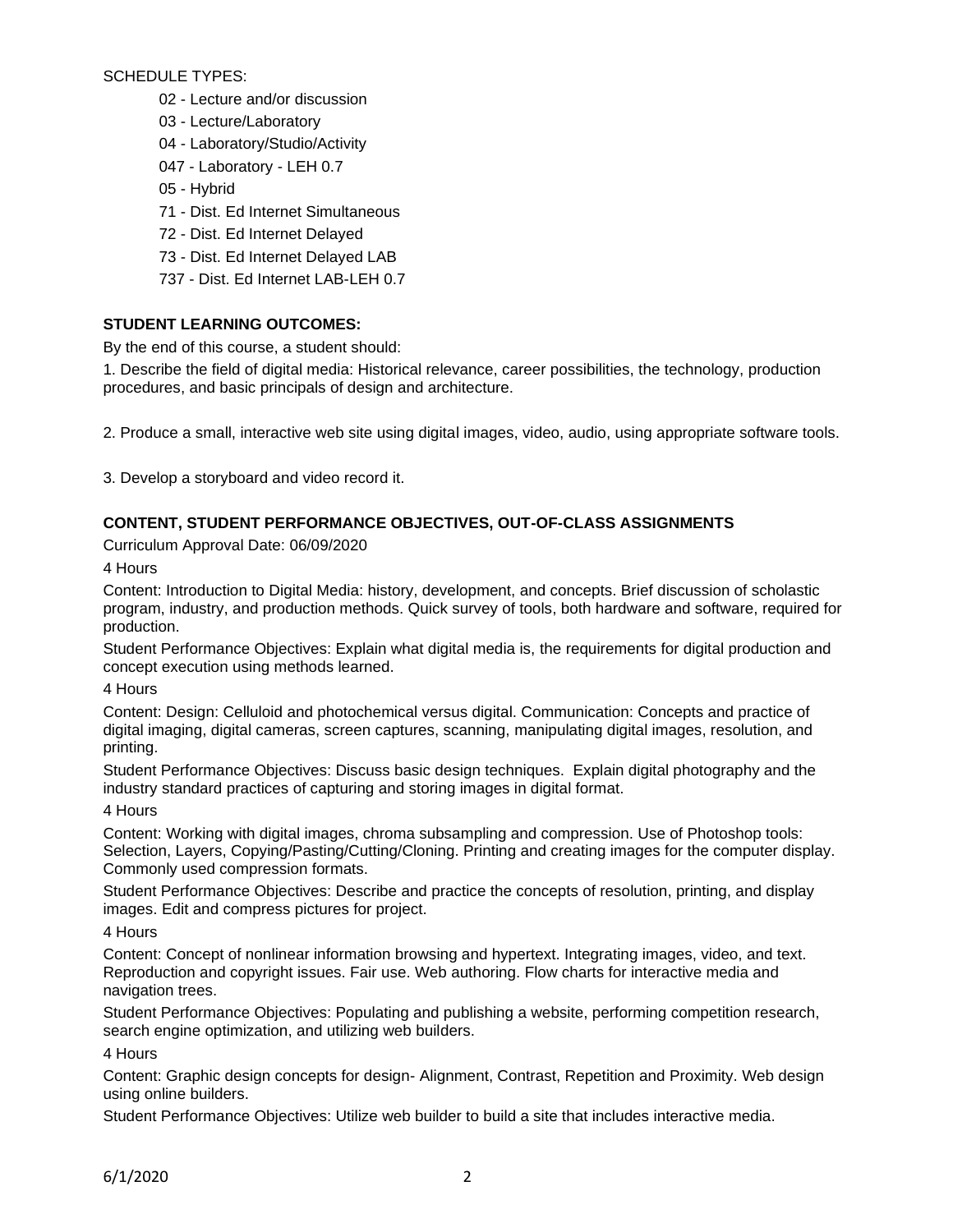## 4 Hours

Content: Introduction to video editing. Concepts of timelines, clips, sequences, photos, layers and tracks. Concepts of compiling, exporting and compression.

Student Performance Objectives: Discuss storytelling. Identify its key components.

4 Hours

Content: Using movie clips and motion guides. Designing a small video clip. Design factors for intuitive navigation. Weight vs. resolution factors for web navigation (how fast will your website load?) Written media vs. audio visual.

Student Performance Objectives: Analyze websites of potential industry competitors. Discuss possible improvements. Evaluate benefits between written media and audiovisual tools for content relevance and public engagement.

## 4 Hours

Content: Using your created content to engage audiences. Calls to action, redirection, video imbedded links.

Student Performance Objectives: Identify the need and usefulness of interaction. Discuss content engineering.

2 Hours

Content: Scriptwriting (including formatting) and storyboarding. Camera movement and camera dynamics for editing. Techniques for video recording, industry standard media formats. Live video feeds, cloud-based storage options.

Student Performance Objectives: Describe storytelling process, from client request to completed product.

2 Hours

.

Final exam or final project presentations.

Lab Content:

6 Hours

Content: Exploration of the types of Digital Media: interactive multimedia including games, web publishing, animation for games, video, and film. The elements involved (e.g., computers, images, video, animation, text, sound).

6 Hours

Content: Digital camera. Loading images into the computer and storing in the Cloud.

6 Hours

Content: Photoshop tools.

Resize, crop, and change resolution of 2 pictures. Print copies. Adjust the picture again for screen display. Save the image in GIF, PNG and JPG format. Save as transparent GIFs or PNGs. Prepare images for use on a web site project.

6 Hours

Content:

Practice the use of modern software and online tools for web page construction.

6 Hours

Content: Graphic design concepts for screen design.

Utilize a basic technique for animation on the web. Design and develop a basic interactive web site. Work on web site project.

12 Hours

Content: Video tools

Practice the use of various video creation and editing tools.

12 Hours

Content: Scriptwriting (including formatting) and storyboarding.

Demonstrate the pre- and post-production process for movie/video making. Practice techniques for compressing video and storing in the Cloud.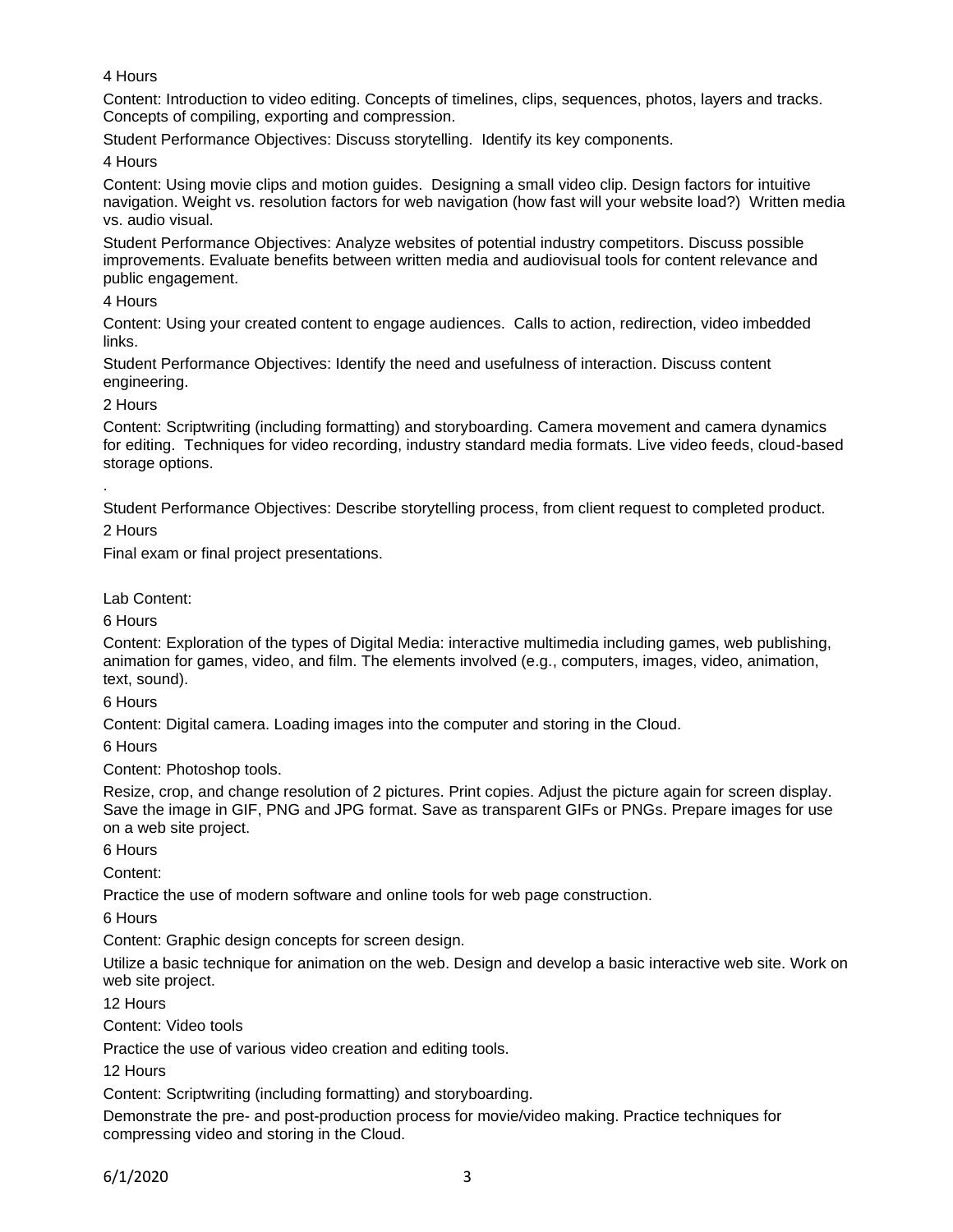## **METHODS OF INSTRUCTION:**

Lecture, demonstration, discussion.

### **OUT OF CLASS ASSIGNMENTS:**

Required Outside Hours: 12

Assignment Description: Read chapters on history and definition of digital and multi media. Homework/Project Examples: Explore web site called art museum.org. Write a short paper (1 page) or make a short video (2 minutes) on what you felt was the best concept and why.

Required Outside Hours: 12

Assignment Description: Read Digital Camera handouts. Read chapters in Photoshop book about image sizing, canvas, mode, and image adjustments. Homework/Project Examples: Explore ideas for your term project.

Required Outside Hours: 12

Assignment Description: Read chapters of fundamentals of photo imaging and manipulation using Adobe Photoshop. Homework/Project Examples: Edit pictures for your project.

Required Outside Hours: 12

Assignment Description: Read section on graphic design in book and handouts. Homework/Projects Examples: Sketch a design of your homepage for the term project.

Required Outside Hours: 12

Assignment Description: Read material on editing techniques and compression algorithms. Homework/Projects Examples: Write a script and storyboard a 1-2 minute movie/video.

Required Outside Hours: 12

Assignment Description:

Content: Scriptwriting (including formatting) and storyboarding.

Demonstrate the pre- and post-production process for movie/video making. Practice techniques for compressing video and storing in the Cloud.

#### **METHODS OF EVALUATION:**

Writing assignments Percent of total grade: 10.00 % Writing assignments: 10% - 20% Written homework Problem-solving assignments Percent of total grade: 40.00 % Problem-solving demonstrations: 30% - 60% Homework assignments, Projects Skill demonstrations Percent of total grade: 30.00 % Skill demonstrations: 20% - 50% Demonstration assignments, tests Objective examinations Percent of total grade: 10.00 % Objective examinations: 10% - 30% Multiple Choice, True/False, Matching, Completion Other methods of evaluation Percent of total grade: 10.00 % 0% - 20% Student participation